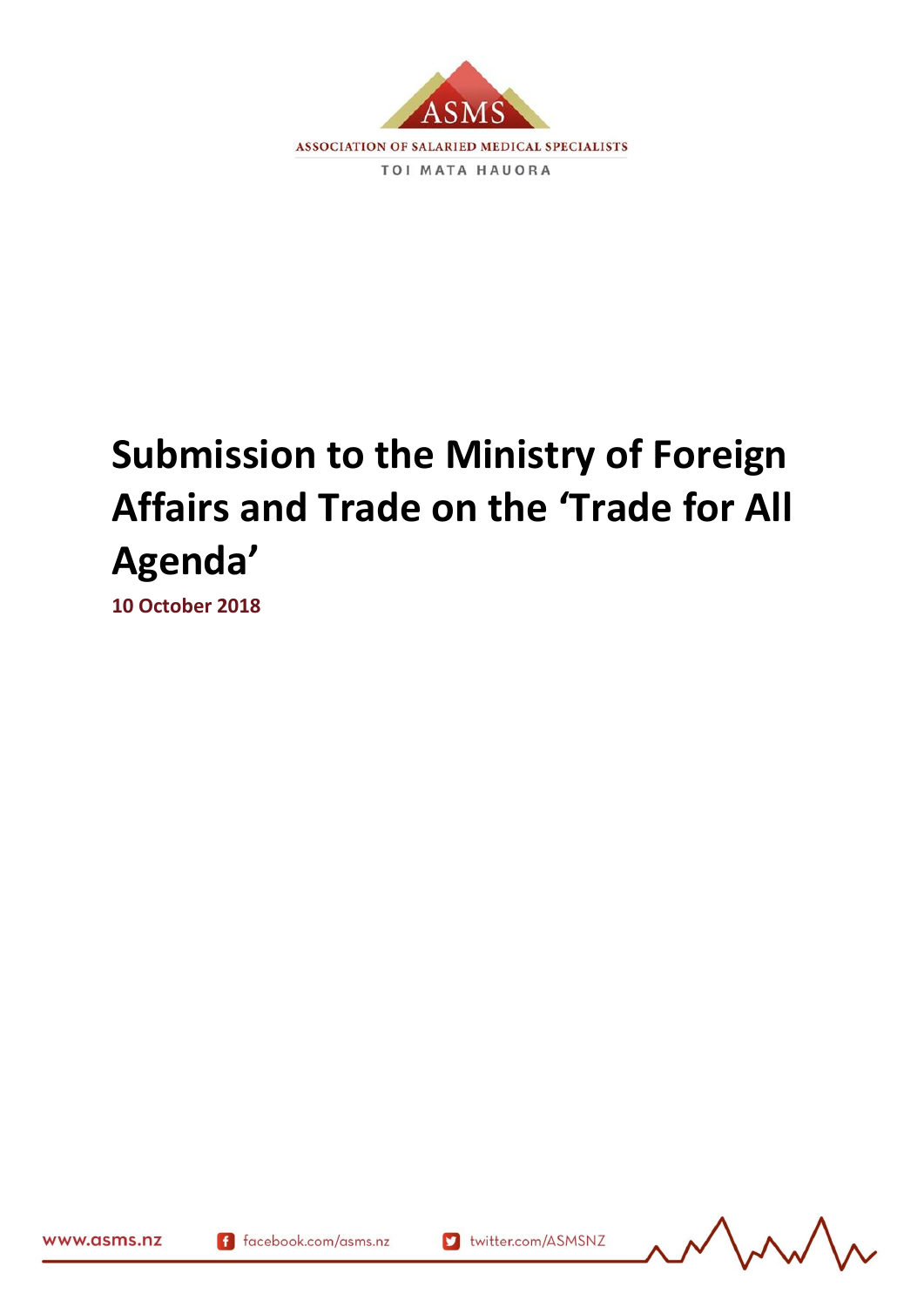## **Introduction**

This submission on the Trade for All Agenda reflects one of the key policy roles of the Association of Salaried Medical Specialists (ASMS) of promoting policies which support the development and maintenance of a high quality public health service and a healthy population. It concentrates on our concerns about inadequacies in the political decision-making processes on trade agreements, including the lack of transparency and the need for an independent health impact assessment of trade agreements.

### **Background**

The Association of Salaried Medical Specialists is the union and professional association of salaried senior doctors and dentists employed throughout New Zealand. We were formed in April 1989 to advocate and promote the common industrial and professional interests of our members and we now represent over 4,600 members, most of whom are employed by District Health Boards (DHBs) as medical and dental specialists, including physicians, surgeons, anaesthetists, psychiatrists, oncologists, radiologists, pathologists and paediatricians.

Over 90% of all DHB permanently employed senior doctors and dentists eligible to join the ASMS are in fact members. Although most of our members work in secondary and tertiary care (either as specialists or as non-vocationally registered doctors or dentists) in the public sector, a small but significant and growing number work in primary care and outside DHBs. These members, many of whom are general practitioners, are employed by the New Zealand Family Planning Association, ACC, hospices, community trusts, Iwi health authorities, union health centres and the New Zealand Blood Service.

The ASMS promotes improved health care for all New Zealanders and recognition of the professional skills and training of our members, and their important role in health care provision. We are committed to the establishment and maintenance of a high quality, professionally-led public health system throughout New Zealand.

The ASMS is an affiliate of the New Zealand Council of Trade Unions.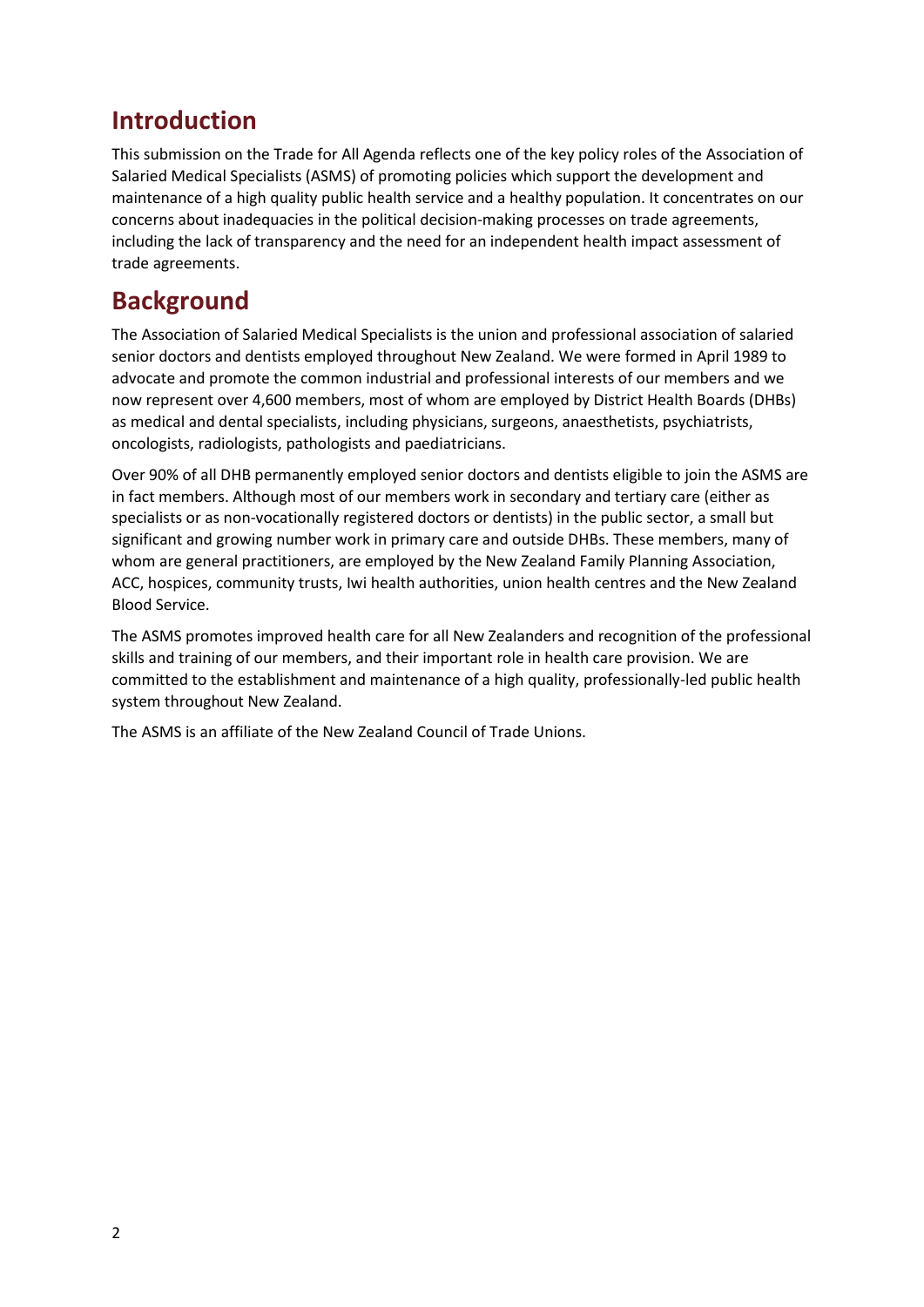# **Key principles of 'Trade for All'**

We support the Trade for All principle of:

"The creation of a genuine conversation with the public and key stakeholders around the future direction of New Zealand's trade policy; this will include consultation with Māori, consistent with their role as a Treaty partner."

We have a record of advocating for most of the issues and policies identified as needing to be taken into account and protected when negotiating a trade agreement, including:

- the environment, including climate change
- New Zealanders' health and wellbeing
- labour rights
- gender equity
- poverty reduction
- preserving the right of governments to regulate in the public interest, including for public services.

In addition, we support the 'key principles of focusing "on creating new and more sustainable economic opportunities for New Zealanders of all incomes and backgrounds"; and protecting the rights of indigenous peoples and traditional knowledge. We consider these as basic elements of New Zealanders' health and wellbeing.

However, we have difficulty reconciling many of these stated principles with the Government's actions to date, particularly concerning its secretive negotiations and eventual signing of the Comprehensive and Progressive Agreement for Trans-Pacific Partnership (CPTPP) with significant concerns remaining, including the impact on New Zealanders' health and wellbeing, the environment, labour laws, and the Government's right to regulate, while potential economic gains remained questionable.<sup>iii</sup>

Consequently, we are far from convinced that the stated principle of "Support for trade policy to contribute to maximising the opportunities and minimising the risks associated with global issues", including those listed above, will provide adequate protection for those issues and policies.

#### **Fundamental changes are needed**

If the Government is genuinely committed to turning around what it has acknowledged as a loss of confidence among the public for free trade agreements, radical changes are needed to the approaches and processes for negotiating such agreements. Rather than 'minimising the risks' to the above issues and policies, they must be at the core of New Zealand's negotiating position. And there must be an end to agreements that intrude on the Government's ability to regulate.

As we have said in previous submissions on free trade agreements, we believe there is a strong case for having independent health impact assessments, including the potential effects of climate change, carried out as part of the decision-making process.

If these agreements are truly in the interests of New Zealanders, there should be no issue with demonstrating that through a transparent and democratic process. Given the vital importance of these issues to New Zealanders, accountable decision-making must be a strict requirement. The process should be no different from that of developing and passing legislation, with open circulation and consultation (including reasonable time for feedback) on drafts of the text. Furthermore, given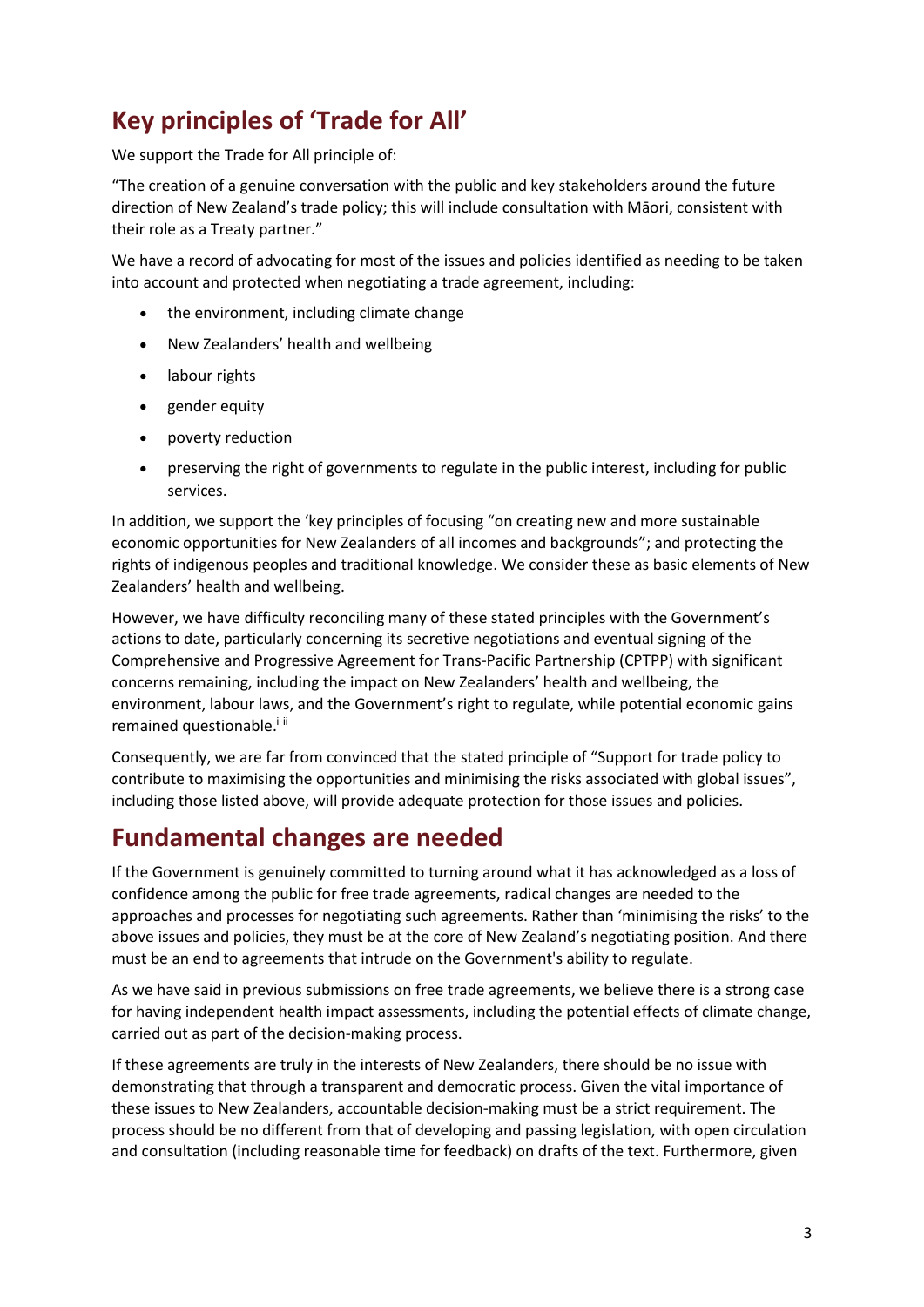these agreements can impede on the policy development of future New Zealand governments, ratification should be by Parliament rather than the current Executive.

We note that the Trade for All Agenda is too late to have any bearing on negotiations for the Pacific Alliance, and the Regional Comprehensive Economic Partnership, or renegotiation of the agreement with China.

We also note a number of organisations, including the New Zealand Council of Trade Unions, It's Our Future, Doctors for Healthy Trade, and the New Zealand Nurses' Organisation will co-convene a twoday hui at the University of Auckland on 19-20 October 2018 to discuss 'What an Alternative and Progressive Trade Strategy Should Look Like'. The hui aims to achieve several goals.

- Frame the agenda for future debates to enable us to move beyond the current ad hoc interventions on specific negotiations and agreements.
- Shift current proposals to address gender, workers, indigenous rights, small business, consumer rights, human rights and environment from cosmetic adjustments, such as rhetorical exceptions and annexes to substantive and effective initiatives.
- Provide a basis for dialogue and collaboration across sectors and across parties, as part of broader thinking about ways to address the challenges confronting the country.
- Locate these localised arguments in the broader geopolitics and political economy of trade and investment negotiations.

We call on the Government to listen.